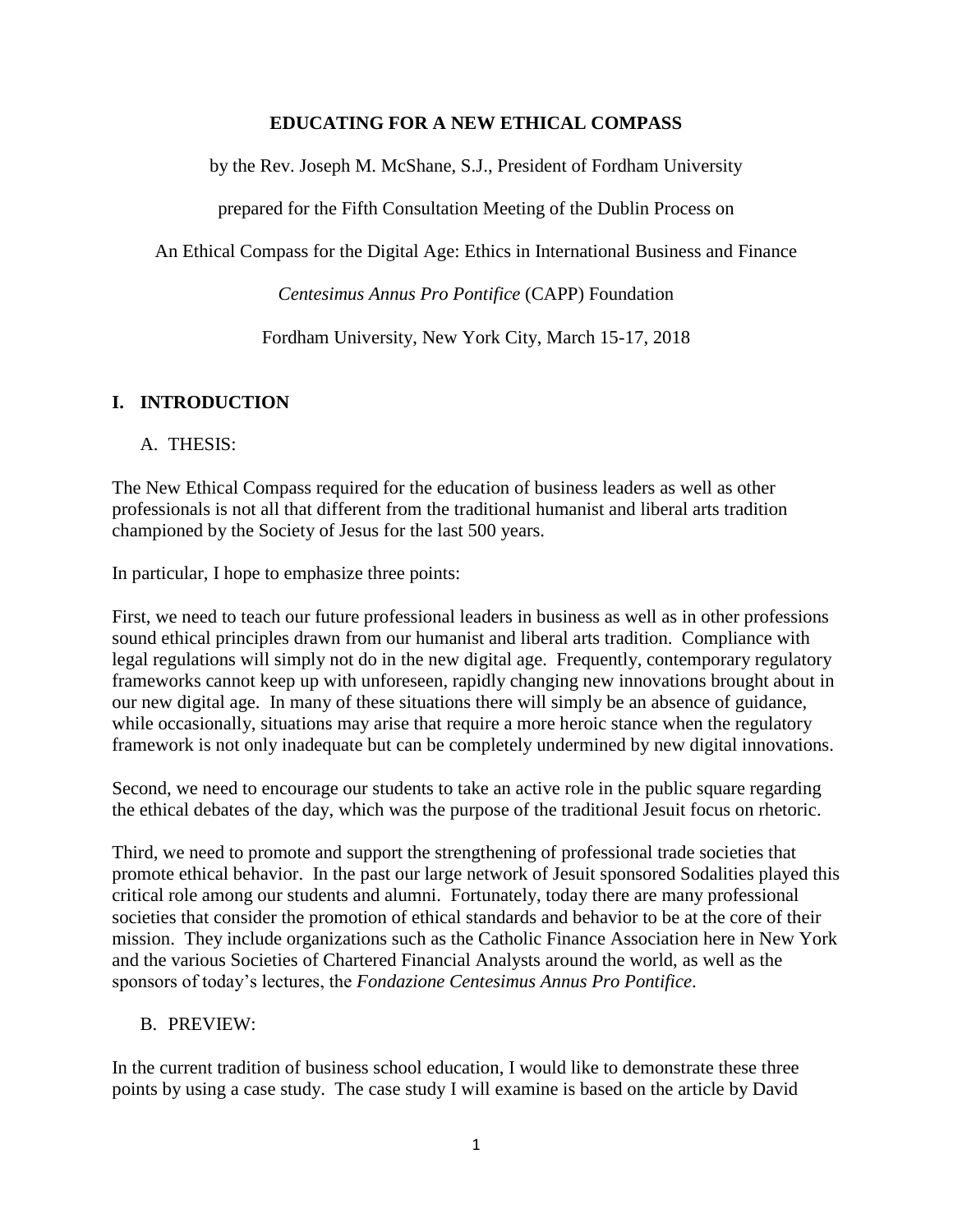Segal that appeared recently in the Business Day section of the *New York Times* on February 4, 2018. It was entitled, "How Bell Pottinger, PR Firm for Despots and Rogues, Met Its End in South Africa." Bell Pottinger is a PR Firm that was able to greatly exploit various social media innovations of our new digital age, initially for their own benefit but at a great cost to the public good in South Africa.

Then I will use the work of Professor Robert D. Putnam, a political scientist at Harvard, and the work of Professor Paul Collier, an economist at Oxford, on the importance of social capital to protect the common good of society from the predations of unethical, self-benefiting private behavior. Putnam is most famous for his book, *Bowling Alone*, which examines the rise and fall of American civil society. Putnan began his work using game theory to study international trade negotiations. To better understand those negotiations he used game theory and developed a model of two level strategic games. He found that he not only had to consider the strategic interactions between diplomats in the actual trade negotiations, but to fully understand what was happening he had to also understand wider strategic interactions that were going on outside the negotiating room between various outside stakeholders. Building on this foundation, Putnam, as well as Collier, see Social Capital as that larger set of social interactions within civil society that guide our more personal actions. They argue that our membership in various intermediate social groupings such as family, community association and professional organizations effectively condition our private actions to promote the common good. Collier is most famous for his book, *The Bottom Billion*, but more relevant to this conversation is his more recent and more controversial book, *Exodus*, where he uses the concept of Social Capital to better understand the difficulties and importance of assimilating immigrants. Their work will allow me to further analyze and generalize this case study in order to demonstrate the critical, but not exclusive, role that ethical standards, public activism, and professional trade societies can now play in protecting the common good in our new age of rapid and unforeseen digital innovations.

## **II. CASE STUDY: DRIVIING RACIAL TENSIONS IN SOUTH AFRICA**

The people of South Africa are held dear here at Fordham. For over a decade Fordham's Graduate Program in International Political Economy and Development has sponsored a graduate exchange program with the University of Pretoria in South Africa on Emerging Financial Markets. During that time we have had the fortune to have helped educate many South Africans from historically disadvantaged backgrounds that have gone on to successful careers with South African financial firms and businesses. It was with great concern that I read about Bell Potinger's public relations work in South Africa.

Let me outline the history of Bell Pottinger in South Africa. They were hired by the three Gupta brothers in South Africa. In the words of the *New York Times* journalist, David Segal, the brothers had built a multibillion dollar corporate empire in South Africa by "leveraging their friendship with President Jacob G. Zuma." Clearly in an attempt to keep their man in power, the brothers wanted Bell Pottinger to create a modern digital media campaign that supported their political goals with twitter bots, websites, and sophisticated data mining.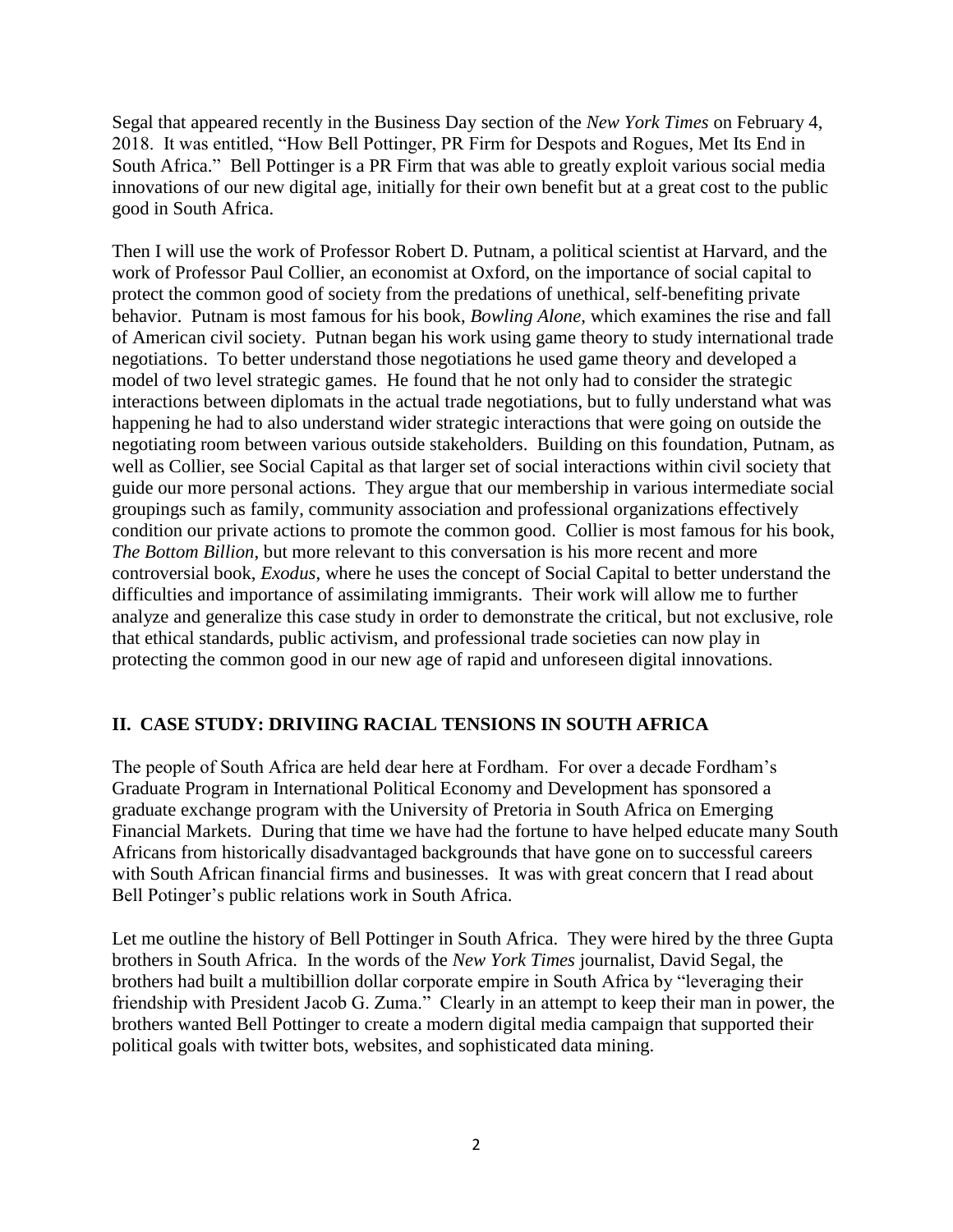We all have the right to promote our political candidates and policies. What went beyond the normal boundaries of ethics and decency was the secrecy of who was ultimately behind these twitter bots and hate-filled websites, as well as their push for "a highly toxic narrative" that "helped drive racial tensions to levels not felt since apartheid." Francis Ingham, director general of Britain's trade association, Public Relations and Communications Association, is quoted in the *New York Times* as saying that, "Bell Pottinger may have set back race relations in South Africa by as much as 10 years."

There was four key steps in the demise of Bell Pottinger:

- Step 1 Bell Pottinger's role in this social media campaign became public.
- Step 2 Protestors rallied against the company both in South Africa and in London.
- Step 3 The British Trade Association, Public Relations and Communications Association, began an investigation that ended with the ejection of Bell Pottinger.
- Step 4 Once removed from membership in the trade association, clients fled the firm.

The death of the firm came in September 2017 when all 250 employees were laid off.

# **III.ANALYSIS: SOCIAL CAPITAL AND THE COMMON GOOD**

My analysis relies on the work of Professors Putnam and Collier and their understanding of the importance of social capital in promoting the common good by restraining unethical behavior by smaller actors. The presence of sufficient social capital in the practical forms of ethical norms, public activism, and a civil society with a free press and active professional trade associations, is what led to the downfall of Bell Pottinger.

What created the problem that enabled Bell Pottinger was new digital innovations in social media that initially allowed the public relations firm to act in secrecy. Step one in the fall of Bell-Pottinger was the discovery that they were behind the various twitter bots and hate-filled websites. While the prevention of this kind of secrecy demonstrated the importance for government to provide a regulatory framework that reveals the true identities of agents operating on the web and in social media, it also demonstrated the importance of robust investigative journalism as well as the need for the technical expertise to identify who really is who in our new digital world.

Step two is that the demise of Bell-Pottinger highlighted the role of ethical and moral outrage among some in the general public. These public demonstrations in both South Africa and in London presume an accepted ethical code as well as a commitment to activism by some to publicly raise any serious infringements against the accepted ethical code.

Step three in their fall showed the critical importance of an organized and established professional trade association committed to an ethical code of conduct. The trade association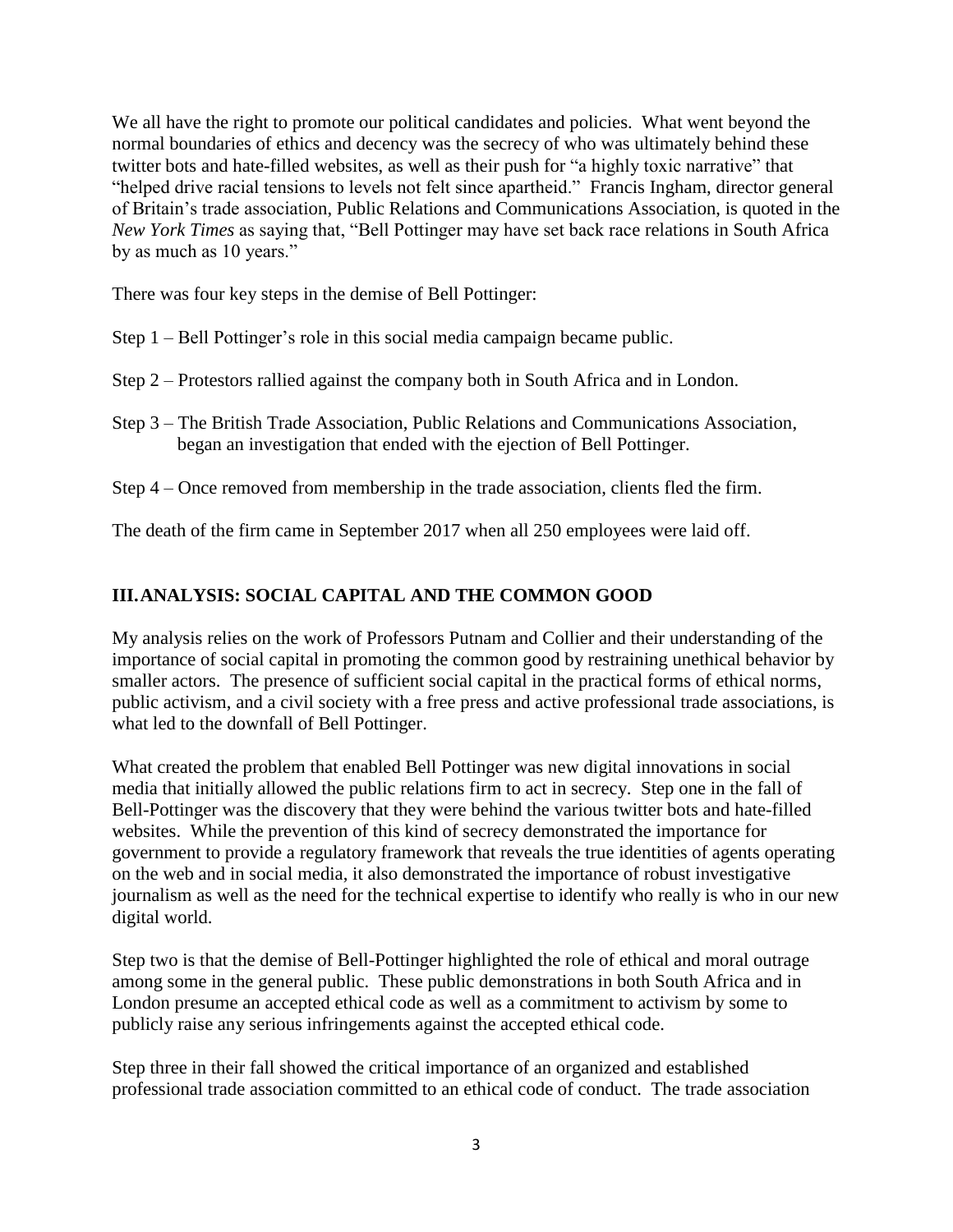had the legitimacy to investigate the malfeasance as well as the authority to bar from membership any firm found guilty of violating their code of conduct.

Step four in their demise showed how once the malfeasance is credibly established, the market place can drive the offender to financial ruin. Hopefully, such an example will guide other firms in the future to correctly judge the trade-off between short term illicit gain versus long-term licit gain and thereby choose the common good over short-term benefits.

## **IV.BUSINESS AND PROFESSIONAL EDCUATION**

Higher Education in general and professional education in particular play a critical role in strengthening the social capital that our society depends upon to promote our common good by providing critical components to our social fabric. My analysis has identified three critical components. They are: ethical norms, public activism, and intermediate social organizations, such as a free press and professional trade associations.

## Ethical norms.

Our classrooms are filled with ethical discussions from the first year of college to the last year of professional school. Drawing from our deep humanist and liberal arts traditions, Catholic schools have an exhaustive depth and wide breadth of resources to draw from in our robust examinations and discussions of ethical norms.

### Public Activism.

Universities are also well known for being places of activism. Typically our professional schools socialize our students by requiring *pro bono* work on behalf of those who are marginalized and who lack the resources to address their marginalization. We hope that students who are socialized in such a manner will in their future professional lives act when they see that something is wrong.

### Professional Associations.

Normally our professional schools are closely linked to their relevant professional associations. Sometimes these associations are involved with our academic accreditation. Other times they assist in the career placement of our students. All professional associations to my knowledge promote ethical behavior as a critical part of their core mission. It is through these mutual linkages between academe and the profession that we strengthen the social fabric that binds us all to do what is right, good and proper.

## **V. CONCLUSION**

## A. SUMMARY: